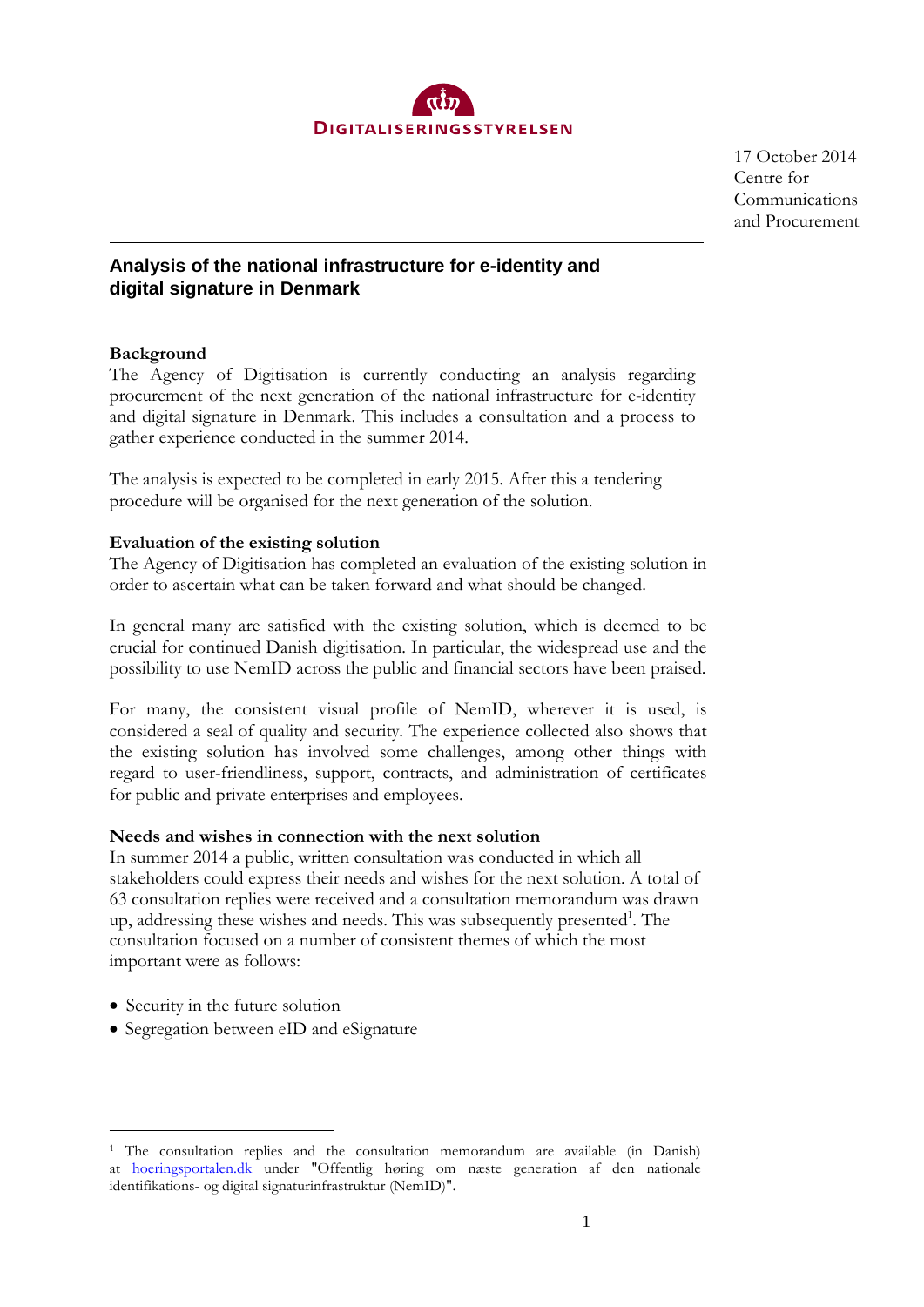

- Greater user-friendliness for the corporate solution and the solution for private individuals.
- A cohesive payment structure for the next solution.
- A cohesive and future-secure ICT architecture.

#### *Security in the future solution*

Stakeholders consistently want NemID to have a high level of security and strong protection against both external and internal breaches of security.

They also point out that it should be possible to use NemID in a solution model with several levels of security, corresponding to one factor, two factor (as today), or an even higher level of security.

#### *Segregation between eID and eSignature*

Several stakeholders point to a number of potential advantages of future segregation between eID and the digital signature. Security could be improved if the forthcoming solution only focused on basic authentication. Furthermore, segregation could possibly enhance conditions for integrating other solutions and for more competition in the area. At the same time, respondents indicate a great need to use e-signatures - especially in the corporate area.

#### *Greater user-friendliness for the corporate solution and the solution for private individuals*

User-friendliness was described by the stakeholders as a very important theme in development of the next solution. This includes the procedures for issuing and renewing NemID employee signatures for public and private enterprises, as well as NemID for individuals; and procedures for actually using the NemID solution. Similarly stakeholders want simpler and more user-friendly administration of employee signatures, and there is a need for help and support for marginalized groups of people.

## *A cohesive payment structure for enterprises and individuals*

Several stakeholders indicate that a cohesive payment structure should be developed for a future solution for businesses so that support is cheaper or even free. In addition, they point to the importance of NemID remaining free of charge for private citizens.

## *A cohesive and future-secure ICT architecture*

According to several stakeholders, the next solution should be based on open standards and open source. Moreover it must be a flexible and modular solution which can be integrated with other systems. This is likely to provide a number of advantages, including minimizing potential break-downs and a possibility to offer for tender several components independently of each other, thereby increasing competition. However, the advantages should not compromise operation or cause outages.

## **Next step**

The result of the consultation, the technical dialogue and the other activities in connection with the ongoing analysis are all part of the preparations by the Agency of Digitisation of tendering procedures for the next generation of the national infrastructure for e-identity and digital signature in Denmark.